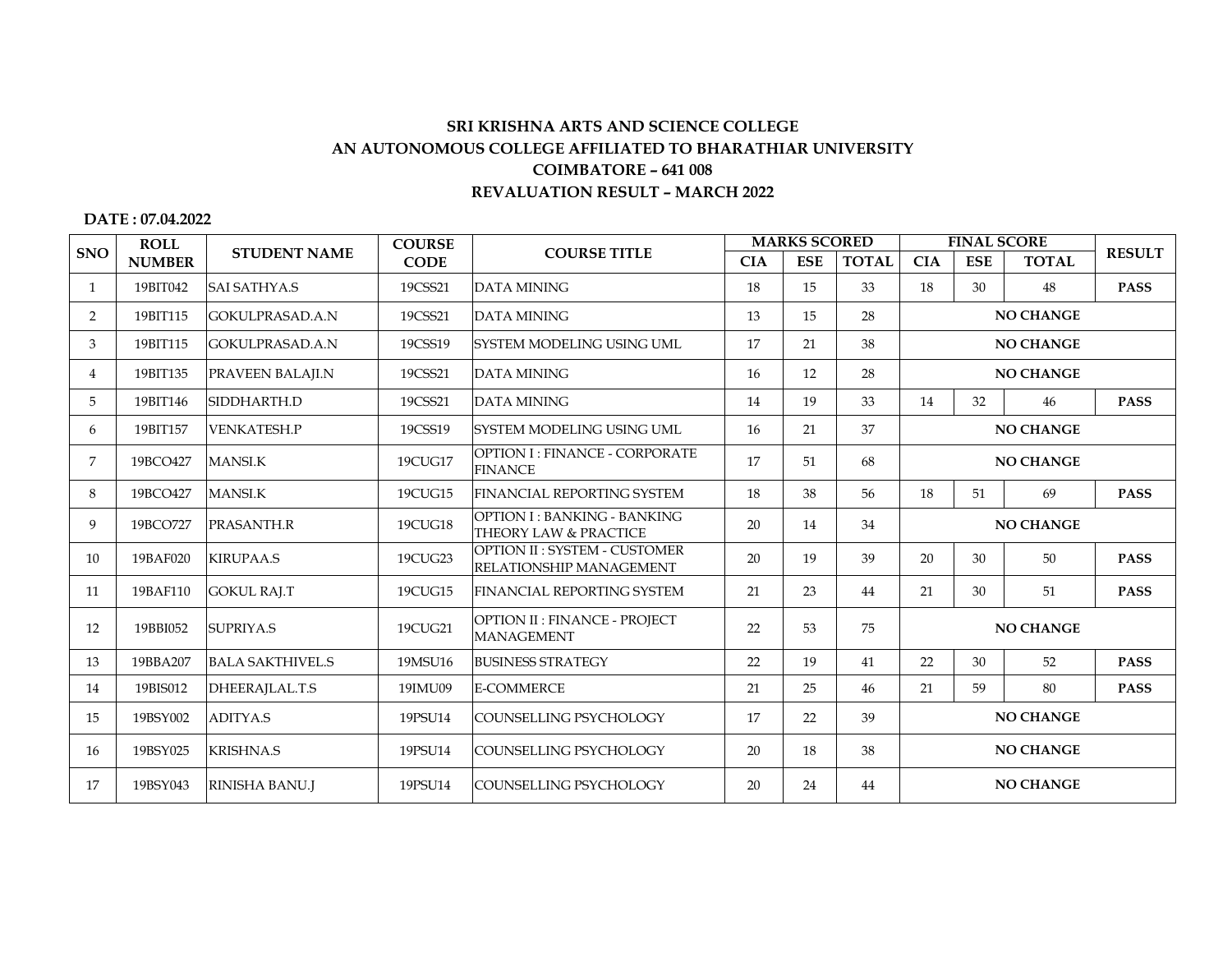|            | <b>ROLL</b><br><b>NUMBER</b> | <b>STUDENT NAME</b>            | <b>COURSE</b><br><b>CODE</b> | <b>COURSE TITLE</b>                                      | <b>MARKS SCORED</b> |                |                        | <b>FINAL SCORE</b> |            |              |               |  |
|------------|------------------------------|--------------------------------|------------------------------|----------------------------------------------------------|---------------------|----------------|------------------------|--------------------|------------|--------------|---------------|--|
| <b>SNO</b> |                              |                                |                              |                                                          | <b>CIA</b>          | <b>ESE</b>     | <b>TOTAL</b>           | <b>CIA</b>         | <b>ESE</b> | <b>TOTAL</b> | <b>RESULT</b> |  |
| 18         | 19BSY045                     | SANJAY.M                       | 19PSU14                      | COUNSELLING PSYCHOLOGY                                   | 17                  | 21             | 38                     | 17                 | 39         | 56           | <b>PASS</b>   |  |
| 19         | 19BSY049                     | <b>SHEEBA BANU.A.S</b>         | 19FLU01                      | <b>FRENCH - I</b>                                        | 13                  | 18             | 31                     | <b>NO CHANGE</b>   |            |              |               |  |
| 20         | 19MSS006                     | ARAVINDAN.P                    | 19SSI02                      | DSC 2: C PROGRAMMING                                     | 6                   | 38             | 44                     | <b>NO CHANGE</b>   |            |              |               |  |
| 21         | 19MSS010                     | <b>GOKUL.M</b>                 | 19SSI02                      | DSC 2: C PROGRAMMING                                     | $\overline{4}$      | 43             | 47<br>NO CHANGE        |                    |            |              |               |  |
| 22         | 20BCA027                     | <b>HITESHWARAN.S</b>           | 20CSS07                      | OPERATING SYSTEM                                         | 17                  | 15             | 32                     | <b>NO CHANGE</b>   |            |              |               |  |
| 23         | 20BHM023                     | <b>MILAN</b><br>CHAKRAVARTHI.M | 20HMU11                      | <b>FOOD PRODUCTION &amp; PATISSERIE - III</b>            | 28                  | 17             | 45                     | 28<br>25<br>53     |            |              | <b>PASS</b>   |  |
| 24         | 21BCS030                     | MOHSIN MOHAMMED.A              | 21AEC41                      | <b>PROBABILITY AND STATISTICS</b>                        | 34                  | 9              | 43                     | 34                 | 40         | 74           | <b>PASS</b>   |  |
| 25         | 21BCA146                     | SANJAY.C                       | 21AEC02                      | TAMIL I: TAMIL ARUVI I                                   | 27                  | 15             | 42                     | 27                 | 20         | 47           | <b>PASS</b>   |  |
| 26         | 21BCO330                     | MELVIN JOEL.P                  | 21AEC21                      | ENGLISH I: PROFESSIONAL ENGLISH -<br>L                   | 16                  | 20             | 36                     | <b>NO CHANGE</b>   |            |              |               |  |
| 27         | 21BCO349                     | SRISANJAI.S                    | 21AEC01                      | TAMIL I : TAMIL NIDHI I                                  | 33                  | 13             | 46<br><b>NO CHANGE</b> |                    |            |              |               |  |
| 28         | 21BBI035                     | SARAVANAGUGAN.A                | 21AEC01                      | TAMIL I : TAMIL NIDHI I                                  | 34                  | 14             | 48<br><b>NO CHANGE</b> |                    |            |              |               |  |
| 29         | 21MBT007                     | GOPI.N                         | 21BTP02                      | <b>DSC II: ADVANCED BIOCHEMISTRY</b>                     | 31                  | 22             | 53                     | 31                 | 25         | 56           | <b>PASS</b>   |  |
| 30         | 21MBT018                     | PONARASU.K                     | 21BTP03                      | <b>DSC III : MICROBIAL</b><br><b>BIOTECHNOLOGY</b>       | 41                  | 29             | 70                     | NO CHANGE          |            |              |               |  |
| 31         | 21MBT019                     | PRIYANKA.J                     | 21BTP03                      | <b>DSC III : MICROBIAL</b><br><b>BIOTECHNOLOGY</b>       | 30                  | 21             | 51                     | <b>NO CHANGE</b>   |            |              |               |  |
| 32         | 21MCO035                     | NIKHIL KUJUR                   | 21COP02                      | <b>DSC II: CORPORATE ACCOUNTING</b>                      | 44                  | $\overline{7}$ | 51                     | <b>NO CHANGE</b>   |            |              |               |  |
| 33         | 21MIB026                     | <b>HARIKISHORE.S</b>           | 21IBP04                      | <b>DSC IV: GLOBAL BUSINESS</b><br><b>MANAGEMENT</b>      | 40                  | 24             | 64                     | <b>NO CHANGE</b>   |            |              |               |  |
| 34         | 21MSS004                     | DHEERAJ.S.PRABHU               | 21SSI01                      | DSC1: ENGLISH                                            | 38                  | 13             | 51                     | 38                 | 25         | 63           | <b>PASS</b>   |  |
| 35         | 21MSW030                     | JACK RICHARD.R                 | 21SWP05                      | DSC V: SOCIAL WORK WITH GROUPS                           | 33                  | 23             | 56                     | 33                 | 29         | 62           | <b>PASS</b>   |  |
| 36         | 21MSW030                     | JACK RICHARD.R                 | 21SWP03                      | <b>DSC III : HUMAN BEHAVIOR IN</b><br>SOCIAL ENVIRONMENT | 31                  | 21             | 52                     | 31                 | 25         | 56           | <b>PASS</b>   |  |